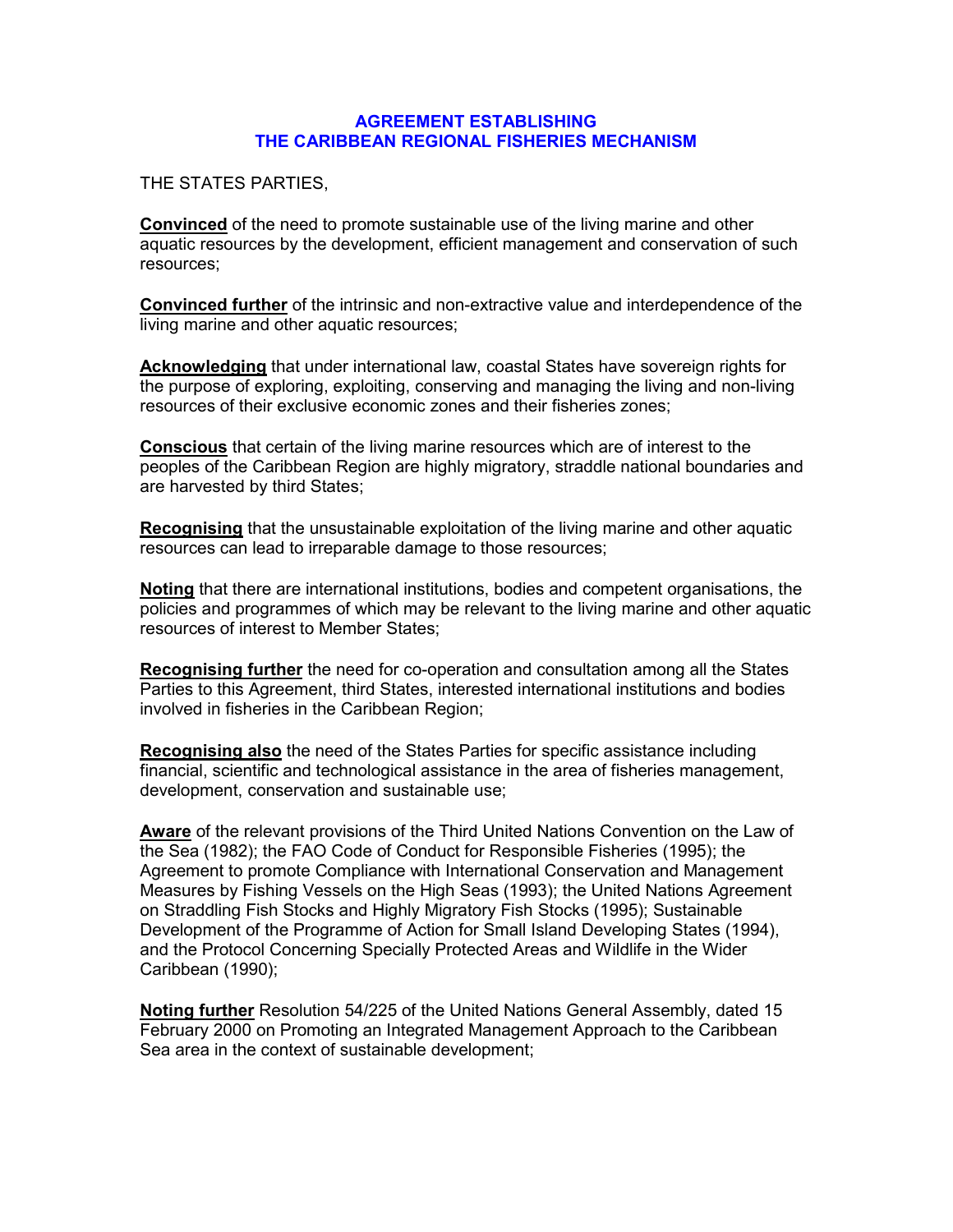Convinced that this Agreement will serve to enhance co-operation in the area of fisheries among States Parties and interested third parties, thereby contributing to the general well-being of the peoples of the Caribbean Region;

Bearing in mind the Revised Treaty of Chaguaramas (2001) Establishing the Caribbean Community including the CARICOM Single Market and Economy,

Have agreed as follows:

## Article 1 Use of Terms

In this Agreement, unless the context otherwise requires:

"the Caribbean Community" (hereinafter referred to as "CARICOM") means the organisation established by the Treaty of Chaguaramas and the Protocols thereto:

"the Caribbean Fisheries Forum" means the organ established by Article 6(b) of this Agreement;

"competent organisations" means any group or body formed by two or more States in a co-operative arrangement for the sustainable use of shared, straddling or highly migratory stocks or of a particular specie of marine or other aquatic resources and recognised as such by other States, fishers of the same stock or specie;

"the Ministerial Council" means the organ established by Article 6(a) of this Agreement;

"the Mechanism" means the Caribbean Regional Fisheries Mechanism established by Article 2 of this Agreement;

"the Secretary-General" means the Secretary-General of CARICOM;

" the Caribbean Technical Fisheries Unit" (hereinafter referred to as "the Technical Unit") means the organ established by Article 6(c) of this Agreement.

#### Article 2 **Establishment**

1. There is hereby established the Caribbean Regional Fisheries Mechanism (hereinafter referred to as "the Mechanism").

2. The Headquarters of the Mechanism shall be located in Belize.

3. The Mechanism shall establish elsewhere within the CARICOM Region such other offices as may be considered necessary for the performance of its functions.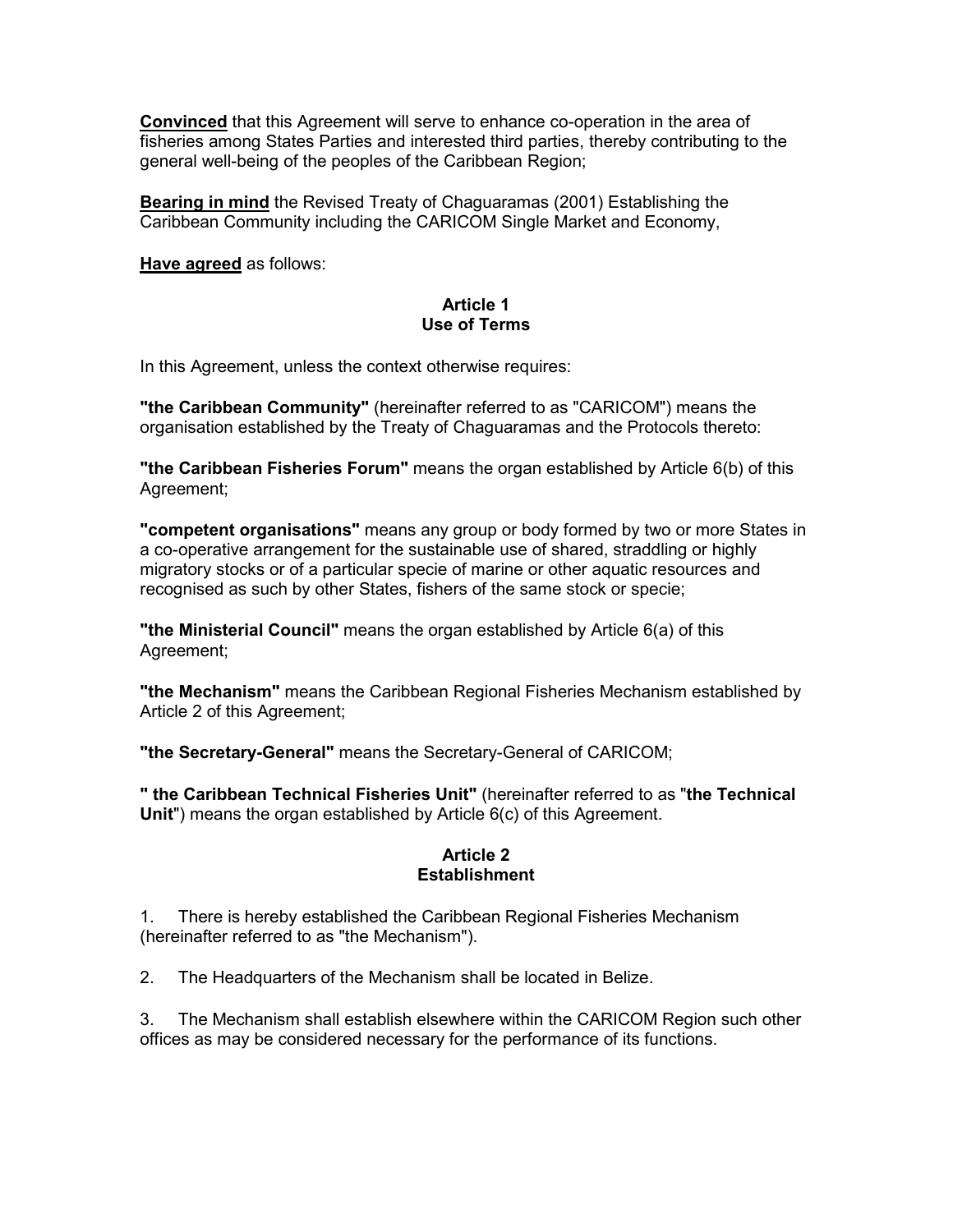4. The Mechanism shall conclude a Headquarters Agreement with the Government of Belize setting out the privileges and immunities to be recognised and granted by the Government of Belize.

## Article 3 Membership

1. Membership of the Mechanism shall be open to Member States and Associate Members of CARICOM.

2. The Ministerial Council may admit as an Associate Member of the Mechanism any State or Territory of the Caribbean Region which in its opinion is able and willing to discharge its obligations under this Agreement.

3. States mentioned in paragraph 1 of this Article which have signed this Agreement in accordance with Article 35 or acceded to it in accordance with Article 38 shall become Members of the Mechanism.

4. States or Territories mentioned in paragraph 2 of this Article which have concluded an association agreement with the Mechanism shall become Associate Members of the Mechanism.

## Article 4 Objectives of the Mechanism

The Mechanism shall have as its objectives;

(a) the efficient management and sustainable development of marine and other aquatic resources within the jurisdictions of Member States;

(b) the promotion and establishment of co-operative arrangements among interested States for the efficient management of shared, straddling or highly migratory marine and other aquatic resources;

(c) the provision of technical advisory and consultative services to fisheries divisions of Member States in the development, management and conservation of their marine and other aquatic resources.

## Article 5 General Principles

In pursuance of its objectives, the Mechanism shall be guided by the following principles:

(a) maintaining bio-diversity in the marine environment using the best available scientific approaches to management;

(b) managing fishing capacity and fishing methods so as to facilitate resource sustainability;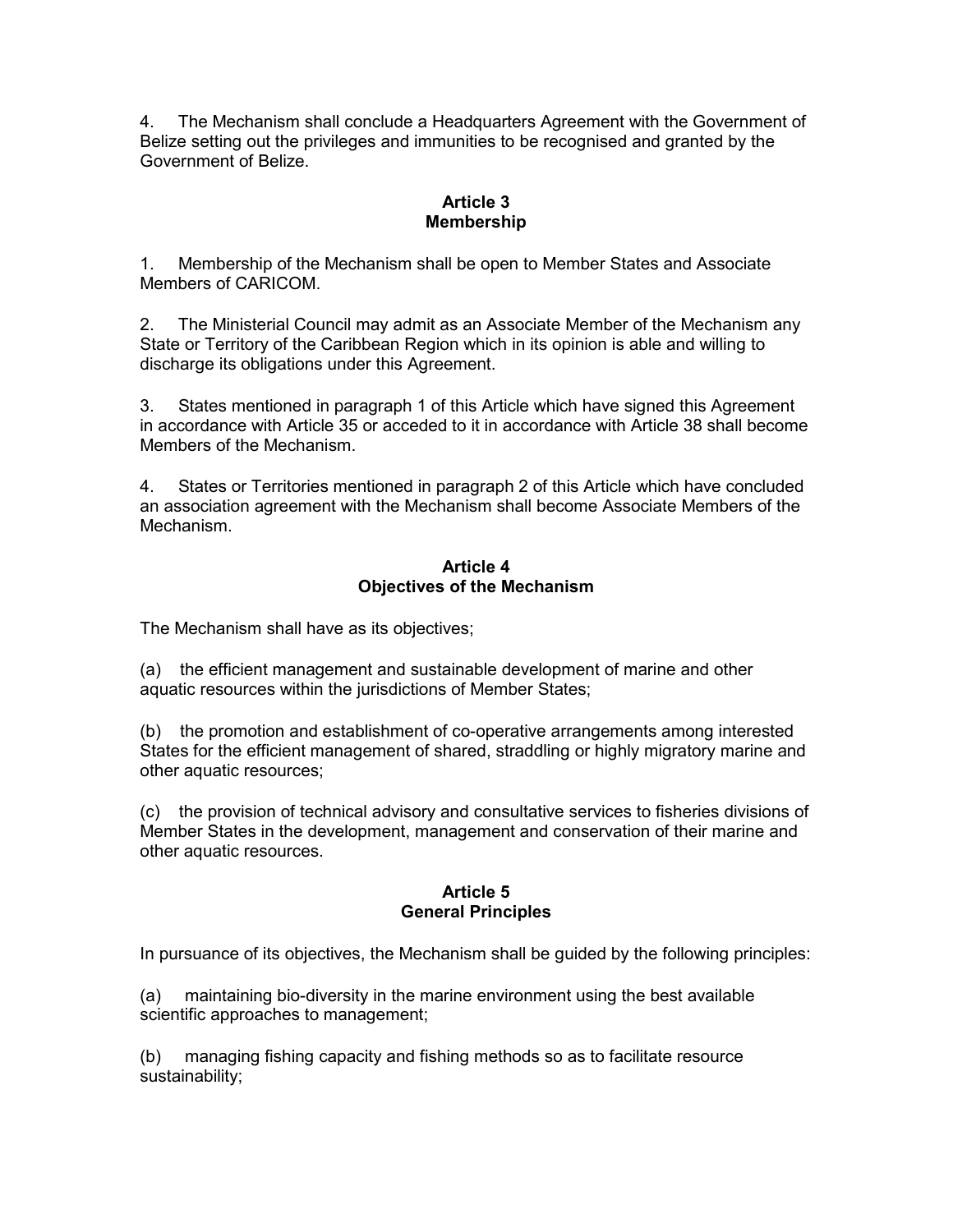(c) encouraging the use of precautionary approaches to sustainable use and management of fisheries resources;

(d) promoting awareness of responsible fisheries exploitation through education and training;

(e) according due recognition to the contribution of small scale and industrial fisheries to employment, income and food security, nationally and regionally, and

(f) promoting aquaculture as a means of enhancing employment opportunities and food security, nationally and regionally.

## Article 6 Organs of the Mechanism

The Mechanism shall be composed of:

- (a) the Ministerial Council;
- (b) the Caribbean Fisheries Forum (hereinafter called "the Forum");
- (c) the Technical Unit.

## Article 7 The Ministerial Council

1. Each Member of the Mechanism shall nominate a Minister of Fisheries to represent it on the Ministerial Council and such representative shall have one vote.

2. The Ministerial Council shall meet in regular session once a year and in such special sessions as may be necessary to perform its functions.

3. The Ministerial Council shall determine the policy of the Mechanism. In particular, the Ministerial Council shall:

(a) promote the efficient management, conservation and development of shared, straddling and highly migratory marine and other aquatic resources of the Caribbean Region through attainment of competence over the resources and through co-operation with competent organisations as the case may be;

(b) develop and maintain relations with national, sub-regional and regional institutions and bodies and international institutions and organisations the work of which have an impact on the fisheries within the Region;

(c) promote and facilitate human resource training and development in the fisheries sub-sector at the professional, technical and vocational levels in Member States;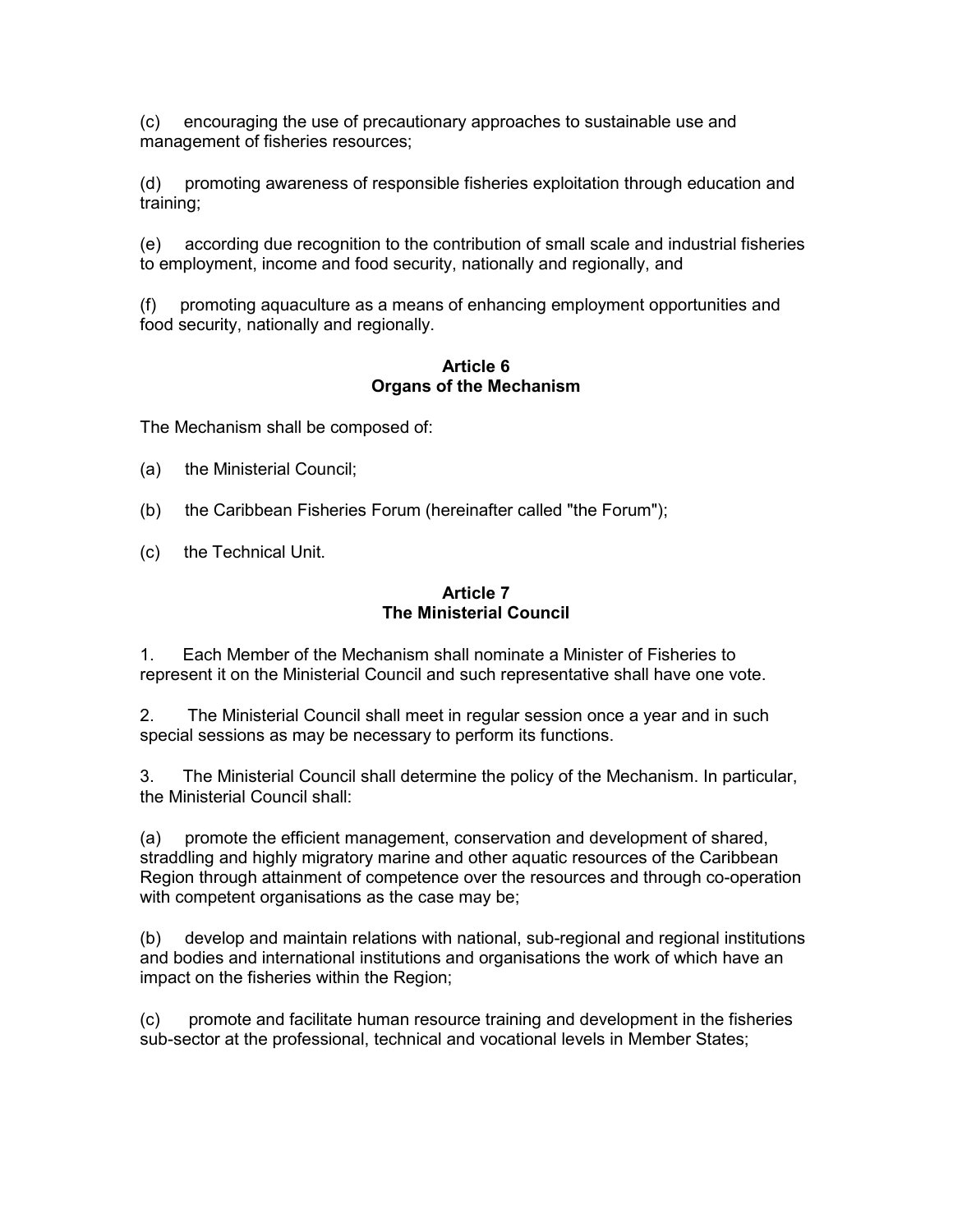(d) promote and support programmes designed to establish, facilitate and strengthen fisheries research, including the acquisition and sharing of relevant data in Member States;

(e) promote and encourage technical co-operation in the fisheries sub-sector, including technology transfer, information exchange and networking among States of the Caribbean Region and beyond;

(f) encourage co-operation among the Member States in order to avoid disputes or to resolve them in a peaceful manner;

(g) support efforts aimed at ensuring safe, healthy and fair working and living conditions for fishers and fish workers;

(h) consider the annual reports and make decisions in response to recommendations and requests from the Forum;

(i) approve the Budget, Annual Audited Accounts and Procurement Procedures of the Mechanism and Strategic Plan and Work Programme of the Technical Unit;

- (j) appoint the Director and Deputy Director of the Technical Unit;
- (k) receive and consider policy proposals from the Forum;
- (l) approve co-operative arrangements proposed by the Forum;

(m) approve recommendations for States or Territories to be admitted as Associate Members;

(n) approve recommendations for groups, institutions and bodies whose work contribute to the work of the Mechanism to be admitted to the Forum, as Observers;

(o) review the work of the Technical Unit;

(p) submit annual reports to the Council for Trade and Economic Development (COTED) and the Council for Foreign and Community Relations (COFCOR).

4. Subject to the provisions of this Article and Article 18, the Ministerial Council shall determine its own rules of procedure.

#### Article 8 Composition of the Forum

1. The Forum shall comprise:

- (a) one representative of each Member of the Mechanism;
- (b) one representative of each Associate Member of the Mechanism;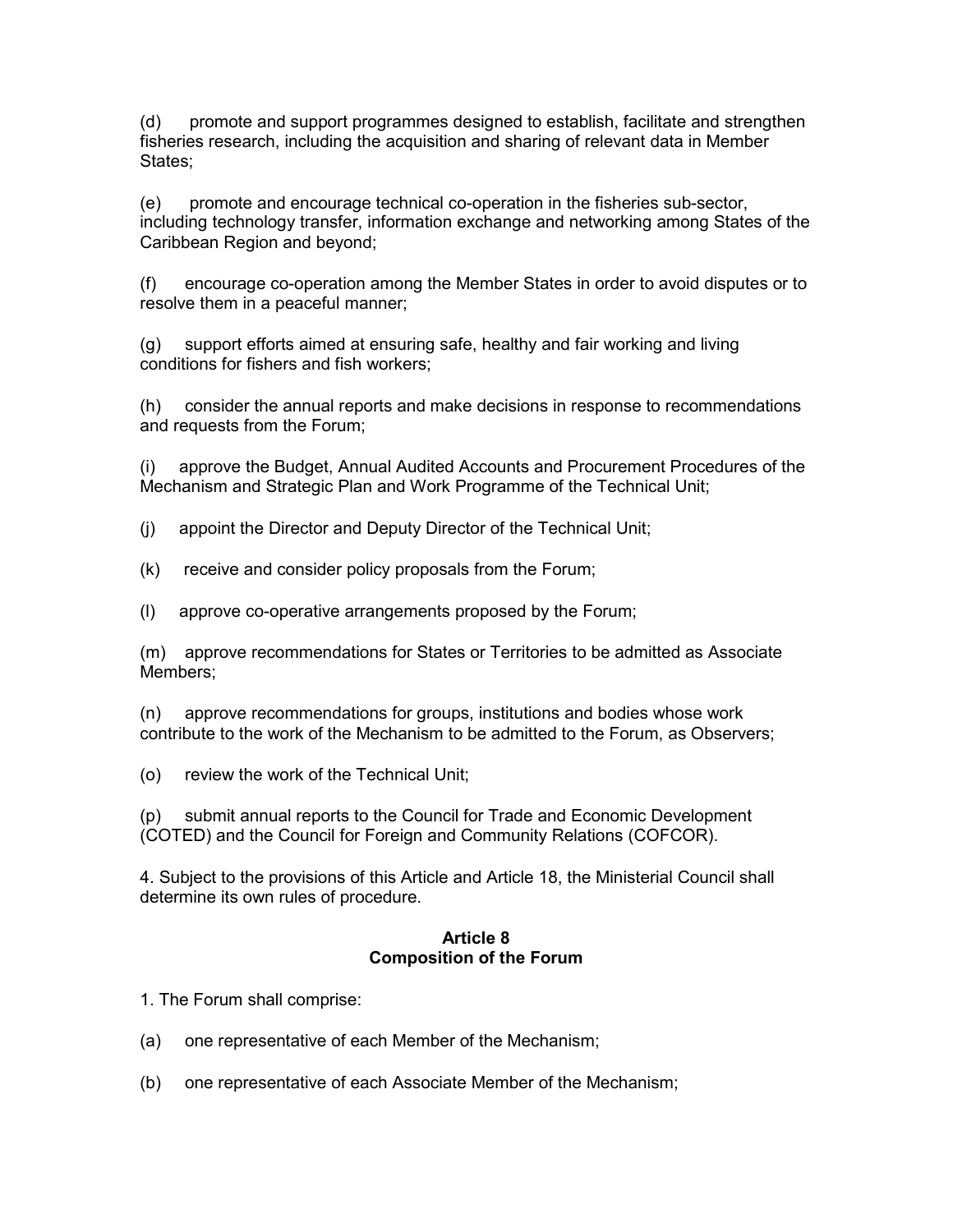(c) representatives of the following groups, institutions and bodies, approved by the Ministerial Council as Observers:

(i) Fisher Folk Organisations and Private Fishing Companies within the Caribbean Region;

(ii) Regional bodies and institutions and regional organisations whose work in the area of fisheries contribute to the work of the Mechanism;

(iii) Non-Governmental Organisations whose work in the area of fisheries contribute to the work of the Mechanism.

2. The Forum shall elect a chairman from among the Members of the Mechanism and, subject to this Agreement, shall establish its own rules of procedure.

#### Article 9 Functions of the Forum

Subject to paragraph 3 of Article 7, the Forum shall determine the technical and scientific work of the Mechanism and, in particular, the Forum shall:

(a) promote the protection and rehabilitation of fisheries habitats and the environment generally;

(b) encourage the use of post-harvest practices in the fisheries sub-sector that maintain the nutritional value and quality of products;

(c) encourage the establishment of effective mechanisms for monitoring, control and surveillance of fisheries exploitation;

(d) recommend for approval by the Ministerial Council, arrangements for sustainable fisheries management and development in Member States based upon the best available technical or scientific data and information;

(e) recommend for approval by the Ministerial Council, co-operative and other arrangements relating to fisheries;

(f) review the arrangements recommended by the Technical Unit for sustainable fisheries management and development in Member States;

(g) examine and consider action taken by Member States and third States which may prejudice arrangements for sustainable fisheries management and development;

(h) receive reports on new arrangements made between Member States and third States with respect to the conservation and management of fisheries;

(i) receive reports on such activities as may from time to time be entrusted to subcommittees or interest groups of the Forum;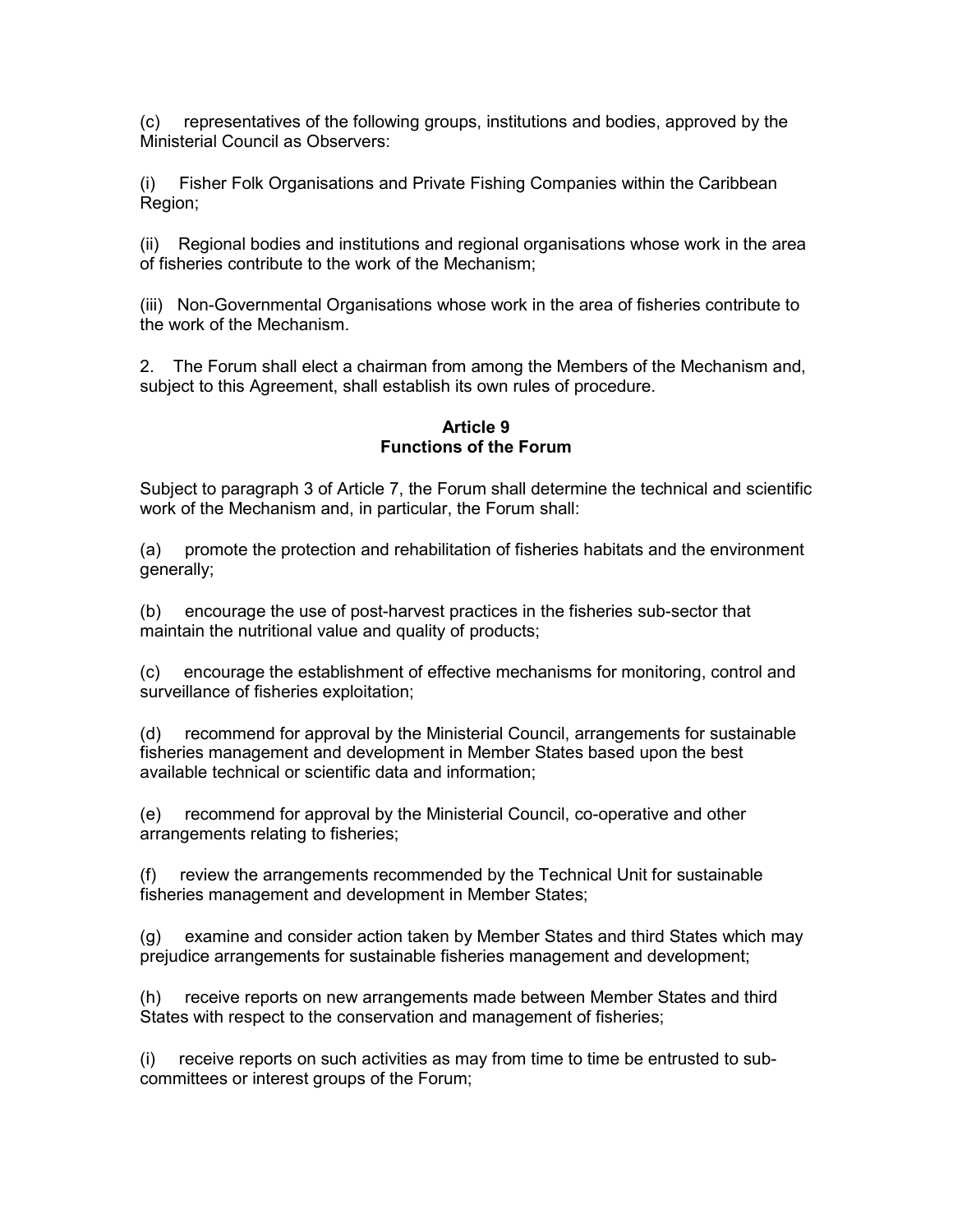(j) receive and examine the draft Work Plan and Budget of the Mechanism and submit recommendations thereon to the Ministerial Council;

(k) determine from time to time the priorities for the Work Programme of the Mechanism;

(l) approve the staff regulations recommended by the Technical Unit;

(m) undertake such other functions as from time to time may be entrusted to it by the Ministerial Council.

2. The Forum shall convene in regular sessions once a year and in such special sessions as it considers necessary to perform its functions.

Article 10 The Executive Committee

1. There shall be established at the first regular session of the Forum an Executive Committee of the Forum which shall comprise [seven] Members, of whom [five] shall be Members of the Mechanism and two (2) Associate Members.

2. The Director of the Technical Unit shall be an ex-officio Member of the Executive Committee.

3. The members of the Executive Committee shall be elected annually. The Chairman of the Executive Committee shall be elected from among the Members of the Mechanism.

4. Decisions of the Executive Committee shall be reached by a majority of the Members present and voting. In the event of a tie, the Chairman shall exercise a casting vote.

5. The Executive Committee shall function as necessary between meetings of the Forum using, as appropriate, modern communication facilities, and shall keep the Forum informed of its activities.

## Article 11 Sub-Committees of the Forum

1. The Forum may establish such Sub-Committees as may be considered necessary for the fulfillment of its functions.

2. Such Sub-Committees may comprise representatives of Member States, Associate Members and interest groups whose activities within the Caribbean Region are of interest to the Mechanism.

3. Sub-Committees so formed shall determine their own method of work and shall keep the Forum informed of their activities.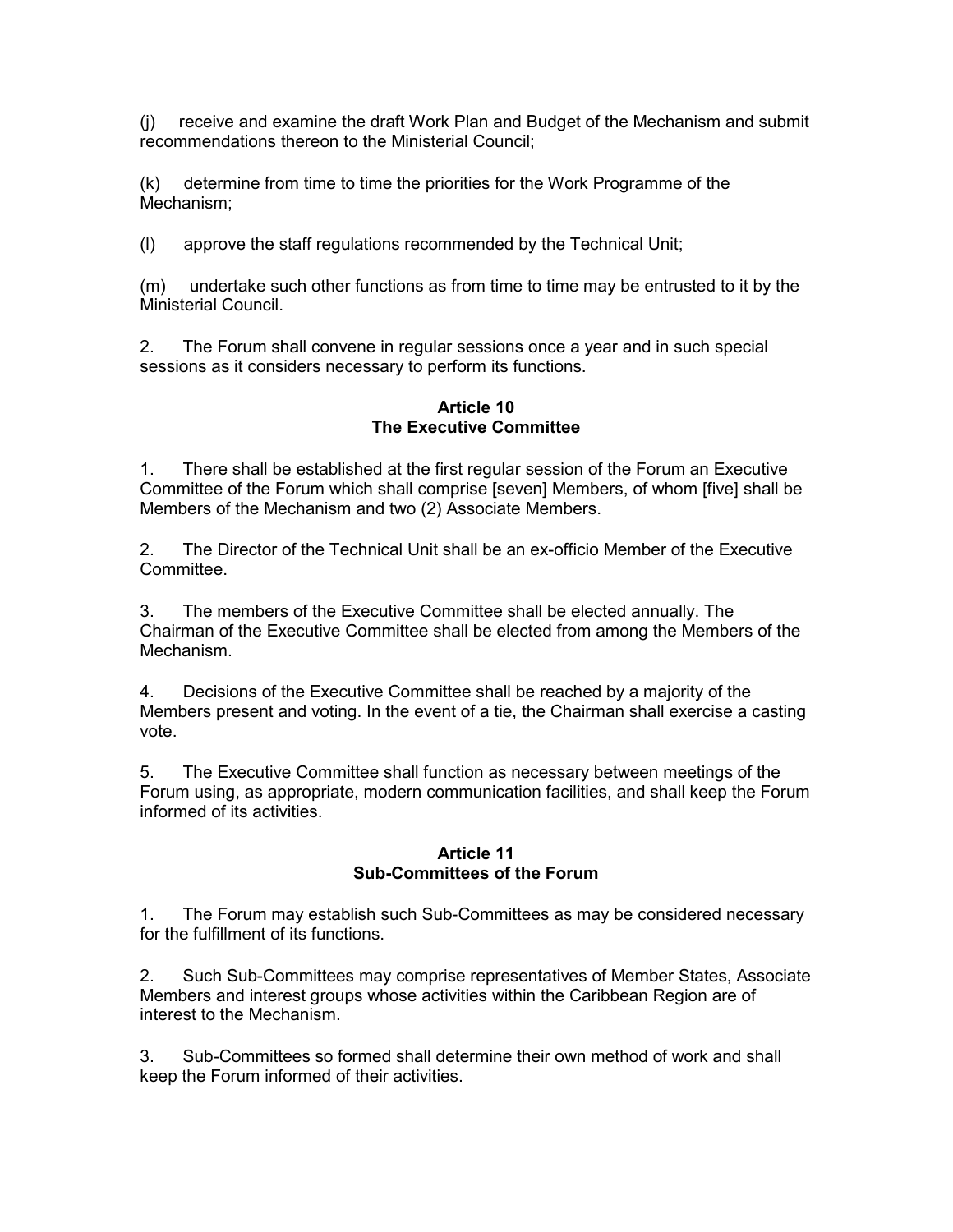## Article 12 Composition of the Technical Unit

1. The Technical Unit shall be the permanent Secretariat of the Mechanism and shall be adequately provided with the managerial, technical, scientific and support staff to enable it to discharge the mandate of the Mechanism.

2. The Technical Unit shall comprise a Director, a Deputy Director and such other technical and administrative staff as may be necessary for the fulfillment of the functions of the Mechanism.

3. The Director shall be the Chief Executive Officer of the Mechanism and shall exercise full responsibility for all aspects of the work of the Mechanism.

4. The Director shall be appointed by the Ministerial Council on the recommendation of the Forum and shall serve for a period of three years and be eligible for reappointment.

5. The Director shall report annually to the Ministerial Council on the work of the Mechanism.

6. The Director shall be assisted by a Deputy Director who shall also be appointed by the Ministerial Council on the recommendation of the Forum.

7. The other staff of the Technical Unit shall be appointed by the Director.

8. In the appointment of the staff of the Technical Unit, due consideration shall be given to the principle of equitable geographical representation.

9. The officials of the Technical Unit shall enjoy the status of international public servants whose loyalty shall be to the Mechanism. Members and Associate Members of the Mechanism undertake to respect the status of the officials of the Technical Unit.

## Article 13 Functions of the Technical Unit

In the discharge of its functions, the Technical Unit shall:

(a) provide technical, consultative and advisory services to Member States in the development, assessment, management and conservation of marine and other aquatic resources and, on request, in the discharge of any obligations arising from bilateral and other international instruments;

(b) support and enhance the institutional capacity of Member States in fisheries' areas such as:

- (i) policy formulation;
- (ii) economics and planning;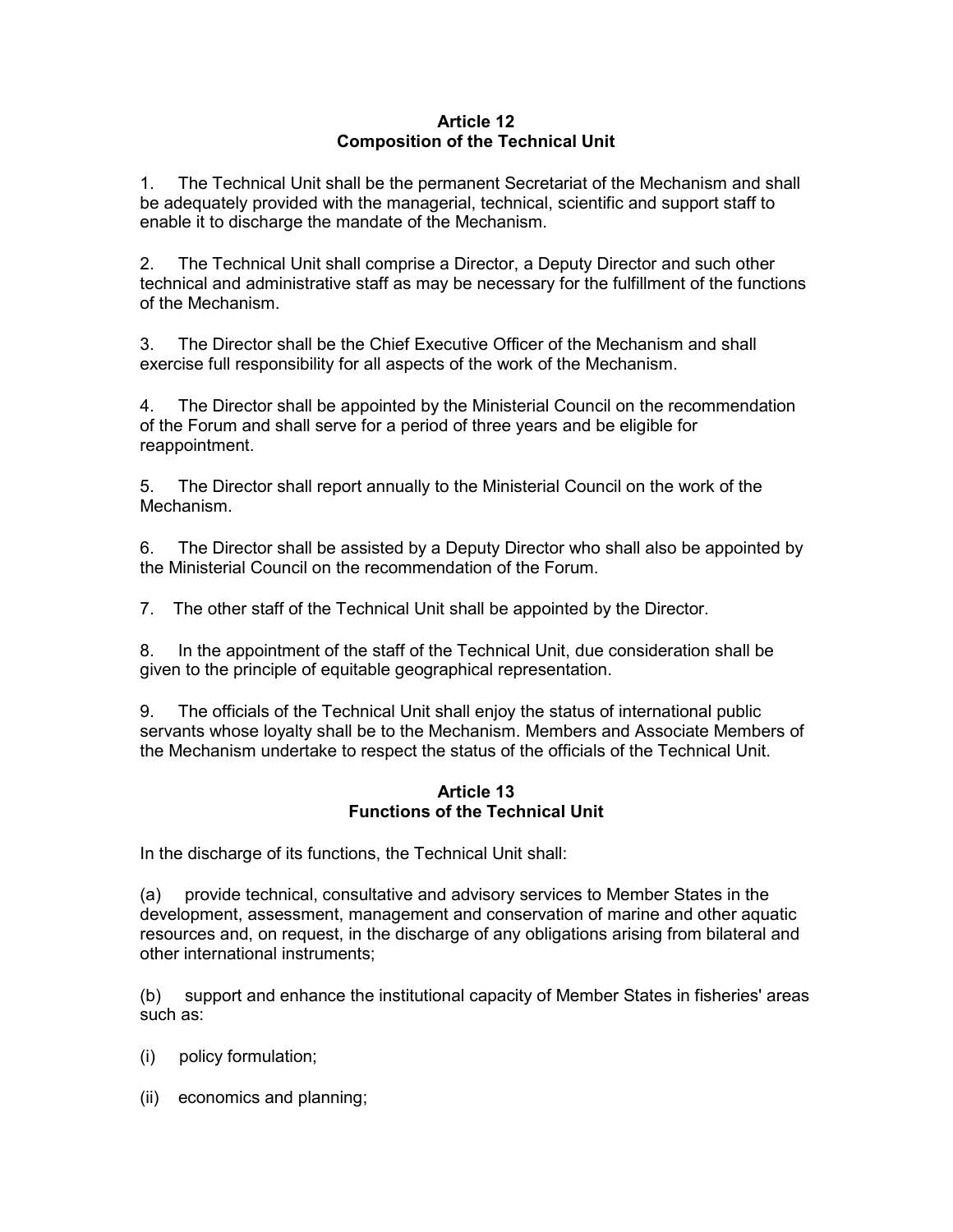(iii) registration and licensing systems;

(iv) information management;

(v) resource monitoring, assessment and management;

(vi) education and awareness building;

(vii) harvest and post-harvest technologies;

(c) encourage, support and, as appropriate, provide effective regional representation at relevant international fora;

(d) collect and provide relevant data on fisheries resources, including sharing, pooling and information exchange;

(e) promote the conduct of trade in fish and fish products according to applicable agreements;

(f) act as the central co-ordinating body for the Mechanism;

(g) serve as the Secretariat to the Ministerial Council and the Forum;

(h) collaborate with national fisheries authorities;

(i) formulate the Work Programme, prepare and submit the Budget of the Mechanism to the Forum;

(j) implement the Work Programme recommended by the Forum and approved by the Ministerial Council, including the preparation of such technical and scientific papers as may be required;

(k) provide management and development advice and assistance, particularly in the areas of co-ordination, communication and technical scientific operations;

(l) establish, in consultation with the Member States, and where appropriate and approved by the Ministerial Council, a network of relationships comprising non-CARICOM States as well as CARICOM and non-CARICOM organisations, bodies and institutions whose work and interest coincide with that of the Mechanism;

(m) develop projects for execution both in the Member States and regionally;

(n) seek and mobilise financial and other resources in support of the functions of the Mechanism;

(o) represent the Mechanism or, at the request of any Member State or group of Member States, represent them at meetings of international bodies and organisations which are concerned with fisheries in the Caribbean and whose objectives and activities coincide with those of the Mechanism;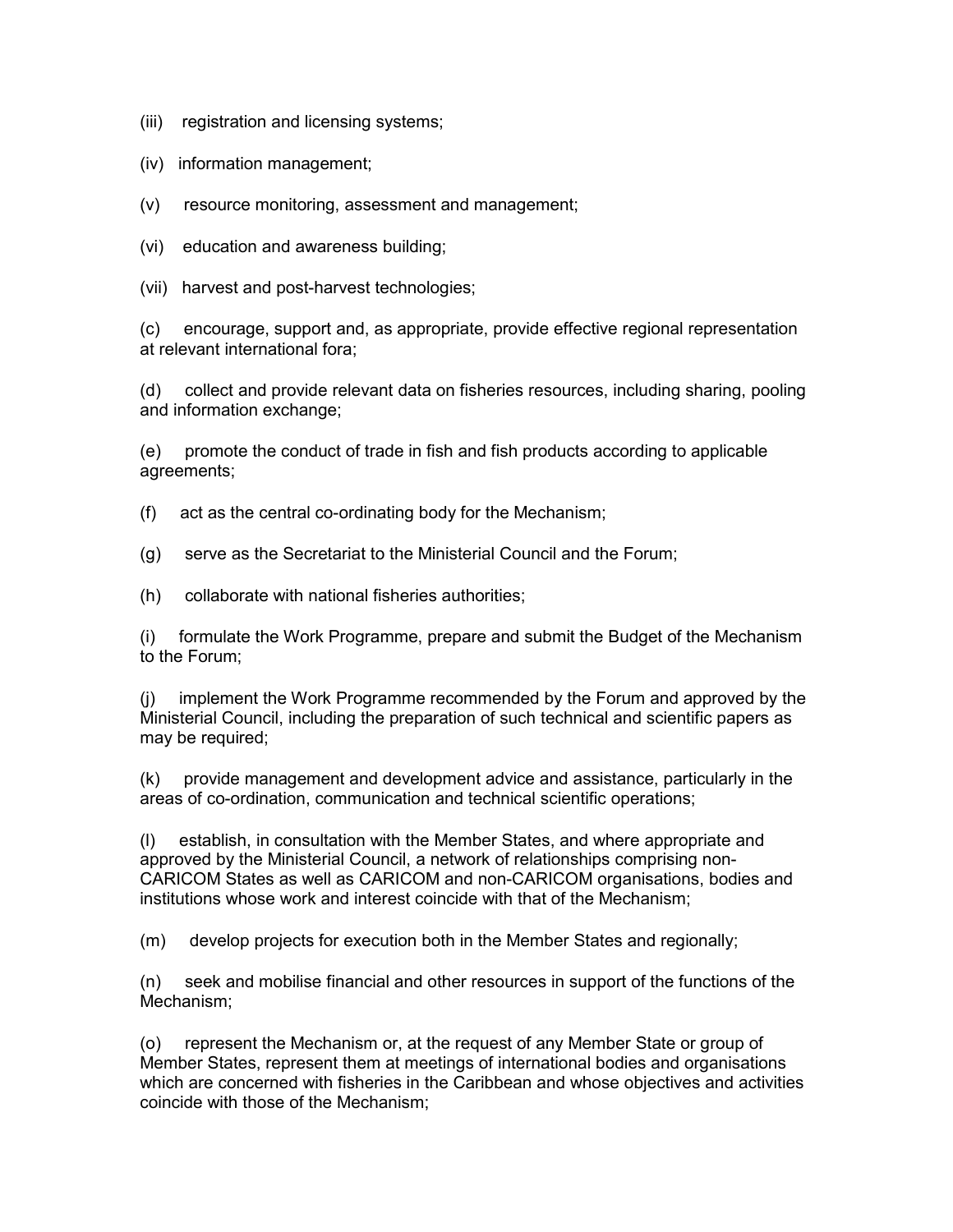(p) receive applications for Associate Membership or Observer Status and make recommendations in respect of such applications to the Forum;

(q) address urgent or ad hoc requests outside of the regular Work Programme presented by Member States;

(r) collaborate with the Executive Committee between meetings of the Forum in the execution of its functions;

(s) recommend to the Forum the staff regulations of the Mechanism.

#### Article 14 Decision-Making

1. Every Member of the Mechanism shall have one vote in its deliberative organs. Every Associate Member shall have one vote in respect of matters for which it is eligible to vote.

2. Unless otherwise provided, decisions of the deliberative organs of the Mechanism shall be reached by consensus. In the absence of consensus decisions shall be deemed adopted, if supported by a qualified majority of three-quarters  $(\frac{3}{4})$  of the Member States comprising the Mechanism.

3. The quorum of the Ministerial Council shall be formed by two-thirds (2/3) of its Members. The quorum of the Forum shall be formed by two-thirds (2/3) of its Members and must include at least two-thirds (2/3) of the Member States of the Mechanism. The quorum of the Executive Committee shall be formed by at least three (3) / five (5) of the Member States of the Mechanism.

4. The Member States may vote in any organ or sub-committee of the Mechanism. Associate Members may participate in discussions in the Forum and its Sub-Committees but are eligible to vote only where decisions are being taken on management regimes to which they are parties or concerning fisheries which they share with other Member States.

5. Observers shall not have the right to vote at meetings of any of the organs comprising the Mechanism.

6. A Member State or Associate Member which is absent from a meeting of any organ or body of the Mechanism and is prejudiced by a decision taken at that meeting shall have the right to request a review of the decision, and the organ or body which took that decision shall review it.

## Article 15 Financing of the Mechanism

1. Member States and Associate Members shall pay such annual contributions as are agreed by the Ministerial Council.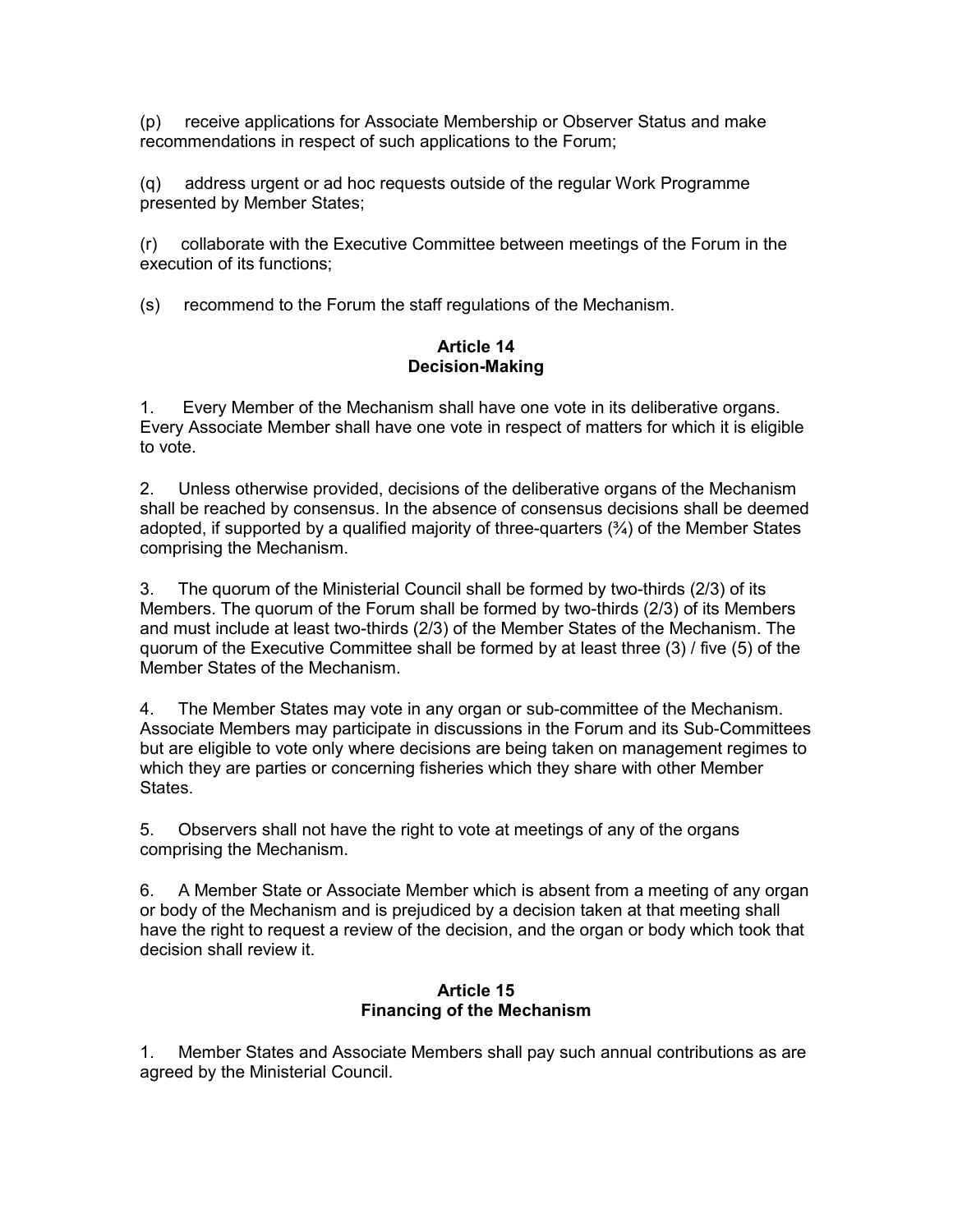2. Observers shall pay such subscriptions as are levied from time to time for attendance at particular meetings of an organ of the Mechanism or at meetings of a Sub-Committee of the Mechanism.

3. Where a Member State is in arrears with its contribution and as a consequence thereof the Mechanism obtains overdraft facilities, the Member State in arrears shall bear the cost of the provision of such facilities.

4. The Technical Unit shall prepare annual accounts which shall be audited by the Auditors appointed by the Director of the Unit.

5. The Report of the Auditors shall be submitted to the Ministerial Council (MC) for consideration and approval.

# Article 15(bis) The Reserve Fund

1. The Mechanism shall establish a Reserve Fund along the lines set out in this Article.

2. The resources of the Reserve Fund shall consist of the following:

- (a) grants from international donors and sponsors of the Mechanism;
- (b) grants from Member States and Associate Members;
- (c) grants from entities, public and private, which are not sponsors of the Mechanism;
- (d) unspent balances from the regular budgets of the Mechanism;
- (e) revenues derived from the operations of the Mechanism;
- (f) income from investments of the Mechanism.

3. The resources of the Reserve Fund shall be used to finance as required the regular and capital budgets of the Mechanism.

4. Withdrawal of resources from the Reserve Fund shall require the prior authorisation of the Ministerial Council.

5. The resources of the Reserve Fund shall be held in such liquid form as the Ministerial Council may determine, provided that whenever it is in the interest of the Mechanism, the resources of the Reserve Fund may be invested in the securities of the Region.

6. Investments mentioned in paragraph 5 shall be made by the Director of the Unit with the approval of the Ministerial Council.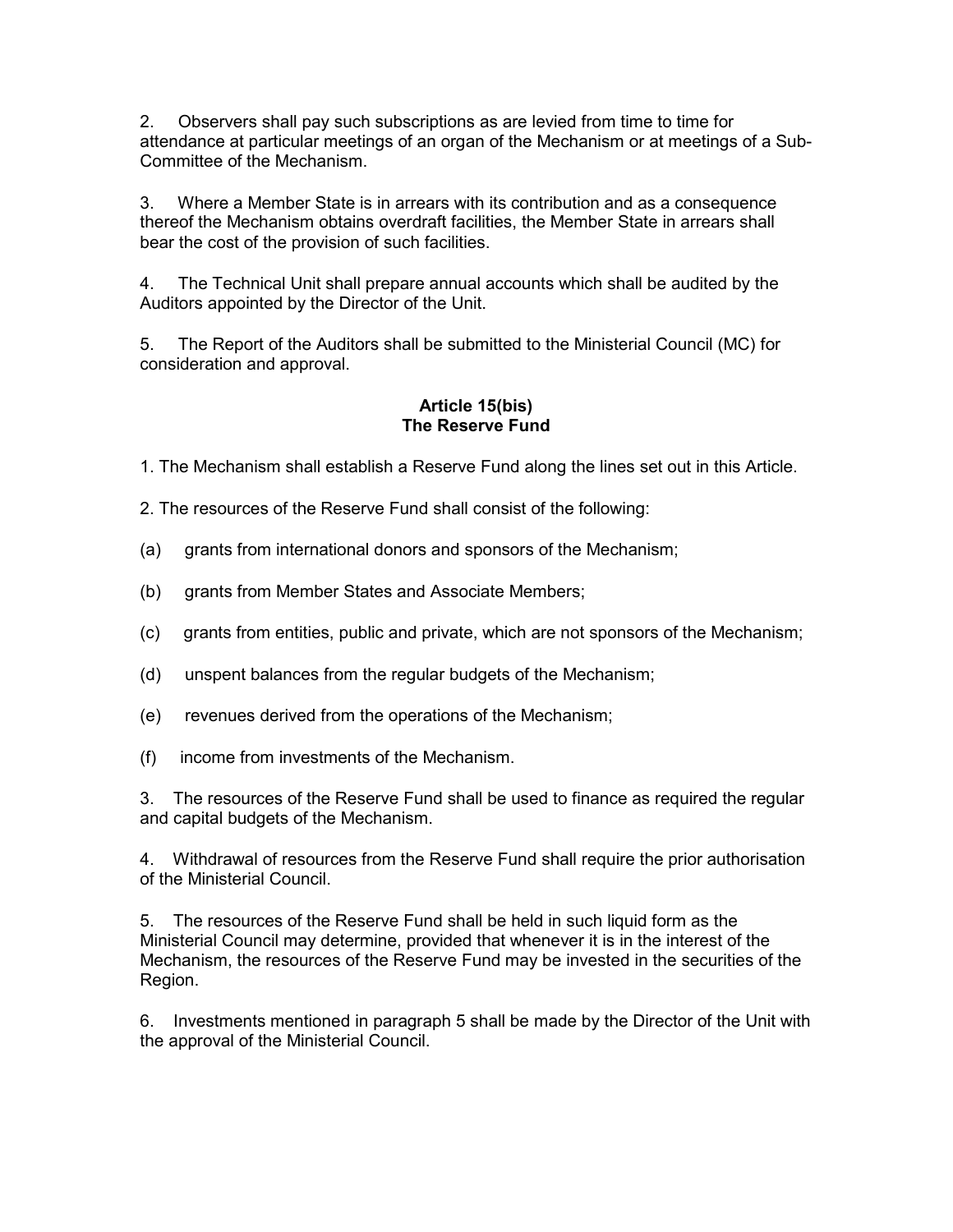7. The finances of the Reserve Fund shall be audited annually by the auditors appointed by the Director of the Technical Unit (TU) to audit its accounts. The Report of the Auditors shall be submitted to the Ministerial Council for consideration and approval.

# Article 16 The Budget

1. The Budget of the Mechanism shall be prepared by the Technical Unit and presented to the Ministerial Council for approval after examination and recommendation by the Forum.

2. The Budget shall be so prepared as to ensure financing of the Work Programme of the Technical Unit.

3. The Budget shall be approved by consensus, failing which it shall be approved by a qualified majority of three-quarters  $(3/4)$  of the Members of the Mechanism.

4. The regular Budget shall comprise:

(a) annual contributions from Member States and Associate Members;

(b) contributions from co-operating partners or other contributors;

(c) grant funds received from regional and international donor agencies;

(d) funds paid by donor agencies to the Mechanism for project execution services provided by the Mechanism with respect to projects financed by the donor agencies;

(e) earnings above cost for special services provided by the Mechanism to commercial operators in the fishing industry and to other bodies;

(f) income derived from the sale or the licensing of intellectual property created and owned by the Mechanism;

(g) any other source of funding.

## Article 17 Provisional Budgetary Measures

1. The Mechanism is authorised to commit provisionally and pending approval of the Budget, expenditure not exceeding one-fifth (1/5) of the regular Budget for the previous year.

2. The Mechanism is also authorised to obtain overdraft facilities to this end.

## Article 18 Sanctions for Non-Payment of Contributions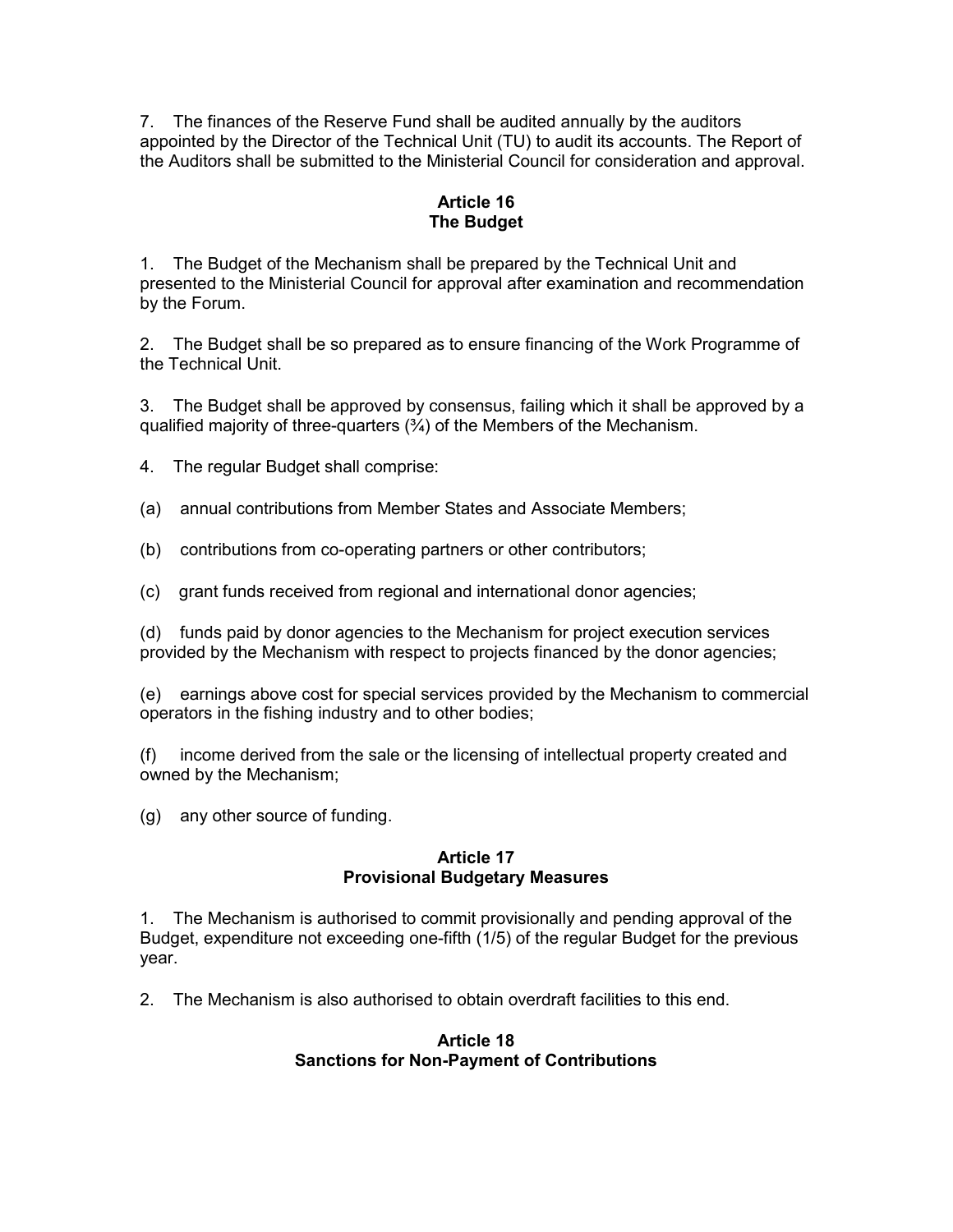1. Subject to paragraph 2, a Member State whose contributions to the regular Budget of the Mechanism is in arrears for more than two years, shall not have the right to vote.

2. In exceptional circumstances to be determined by the Ministerial Council, a defaulting Member State may be permitted to vote pending the payment of its arrears of contributions.

#### Article 19 Status, Privileges and Immunities

Member States shall accord to the Mechanism within their jurisdictions, the status, immunities, exemptions and privileges set out in Articles 20 to 27 in order to enable it to effectively fulfil its objectives and carry out the functions entrusted to it.

## Article 20 Legal Status of the Mechanism

1. The Mechanism shall possess full juridical personality and, in particular, full capacity to:

- (a) contract;
- (b) acquire and dispose of moveable and immoveable property;
- (c) institute legal proceedings.

2. The Mechanism may enter into agreements with Member States, third States and other international organisations for the achievement of its objectives.

3. In any legal proceedings, the Mechanism shall be represented by the Director.

#### Article 21 Legal Process

1. The Mechanism shall be immune from every form of legal process, except in cases arising out of or in connection with the purchase of land, securities or merchantable commodities, in which cases actions may be brought against the Mechanism in a court of competent jurisdiction in the Territory of a Member State in which the Mechanism has an office or in a third State where the Mechanism has appointed an agent for the purpose of accepting service or notice of process.

2. Notwithstanding the provisions of paragraph 1, no action shall be brought against the Mechanism by a Member State or any agency thereof, or by any entity or person directly or indirectly acting for or deriving claims from a Member State. Member States shall have recourse to such special procedures for the settlement of disputes between the Mechanism and its Member States as may be provided for in this Agreement.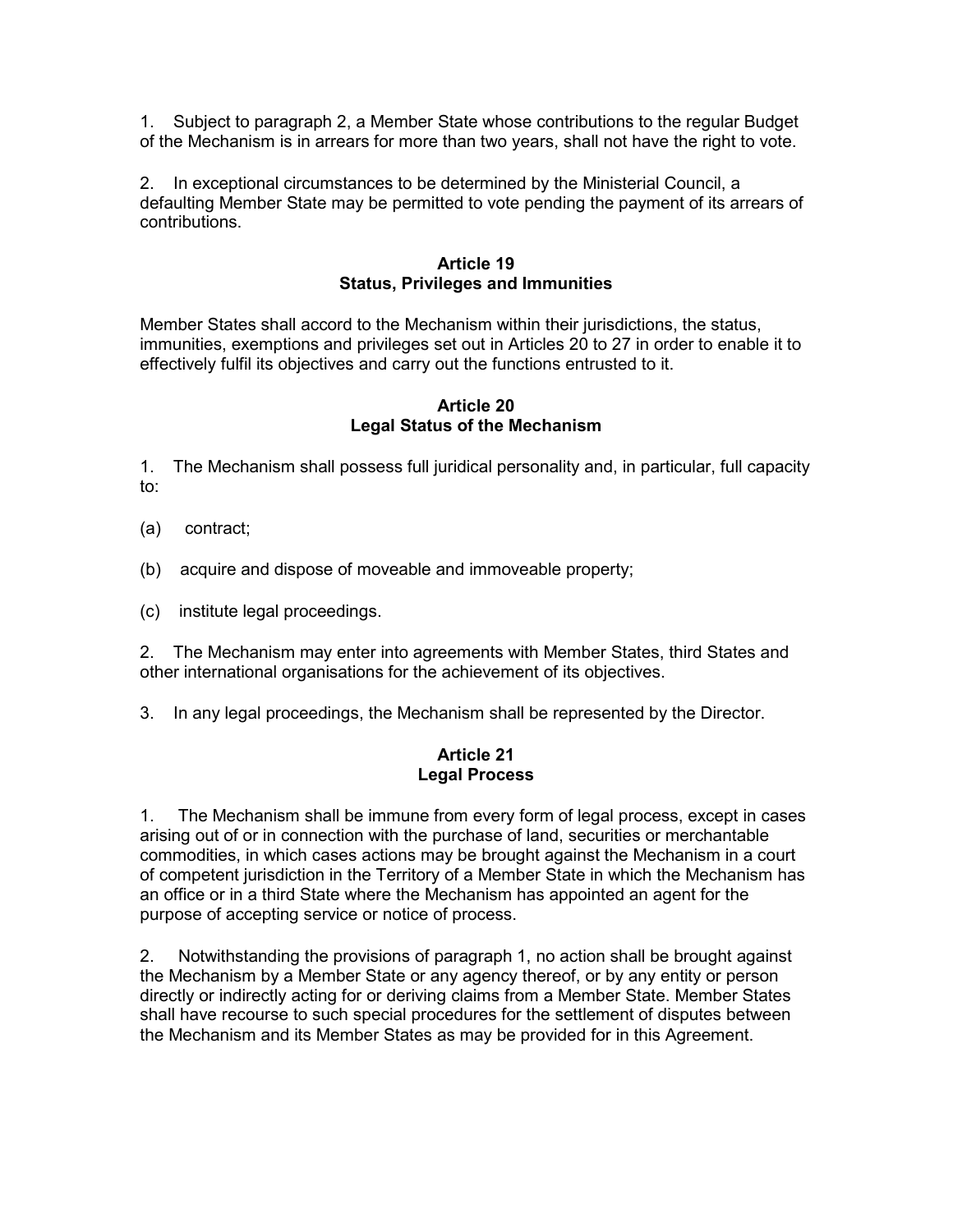3. The Mechanism, its property and assets wheresoever located and by whomsoever held, shall be immune from all forms of seizure, attachment or execution before delivery of final judgment against the Mechanism.

4. Nothing in this Agreement shall be construed as disentitling a person aggrieved by a motor vehicle accident from instituting legal proceedings against the Mechanism, its officials, representatives or experts.

## Article 22 Immunity of Assets and Archives

1. Property and assets of the Mechanism, wherever located and by whomsoever held, shall be immune from search, requisition, confiscation, expropriation or any other form of taking or foreclosure by executive or legislative action.

2. The archives of the Mechanism and, in general, all documents belonging to or held by the Mechanism, shall be inviolable, wherever located.

## Article 23 Freedom of Assets from Restrictions

To the extent necessary to achieve the objectives and perform the functions of the Mechanism effectively, and subject to the provisions of the Agreement, the Mechanism:

(a) may hold assets of any kind and operate accounts in any currency;

(b) shall be free to transfer its assets from one country to another or within any country, and to convert any currency held by it into any other currency, without being restricted by financial controls, regulations or moratoria of any kind.

## Article 24 Privilege for Communications

Official communications of the Mechanism shall be accorded by each Member State, treatment not less favourable than it accords to the official communications of any similar inter-governmental organisation.

## Article 25 Privileges and Immunities of Mechanism Personnel

1. Members and Advisers of the Ministerial Council and the Forum, Officials of the Mechanism and Experts performing missions for the Mechanism:

(a) shall be immune from legal process in respect of acts performed by them in their official capacity;

(b) shall, unless they are nationals, be accorded such immunities from immigration restrictions, alien registration requirements and national service obligations, and such facilities as regards exchange regulations as are not less favourable than those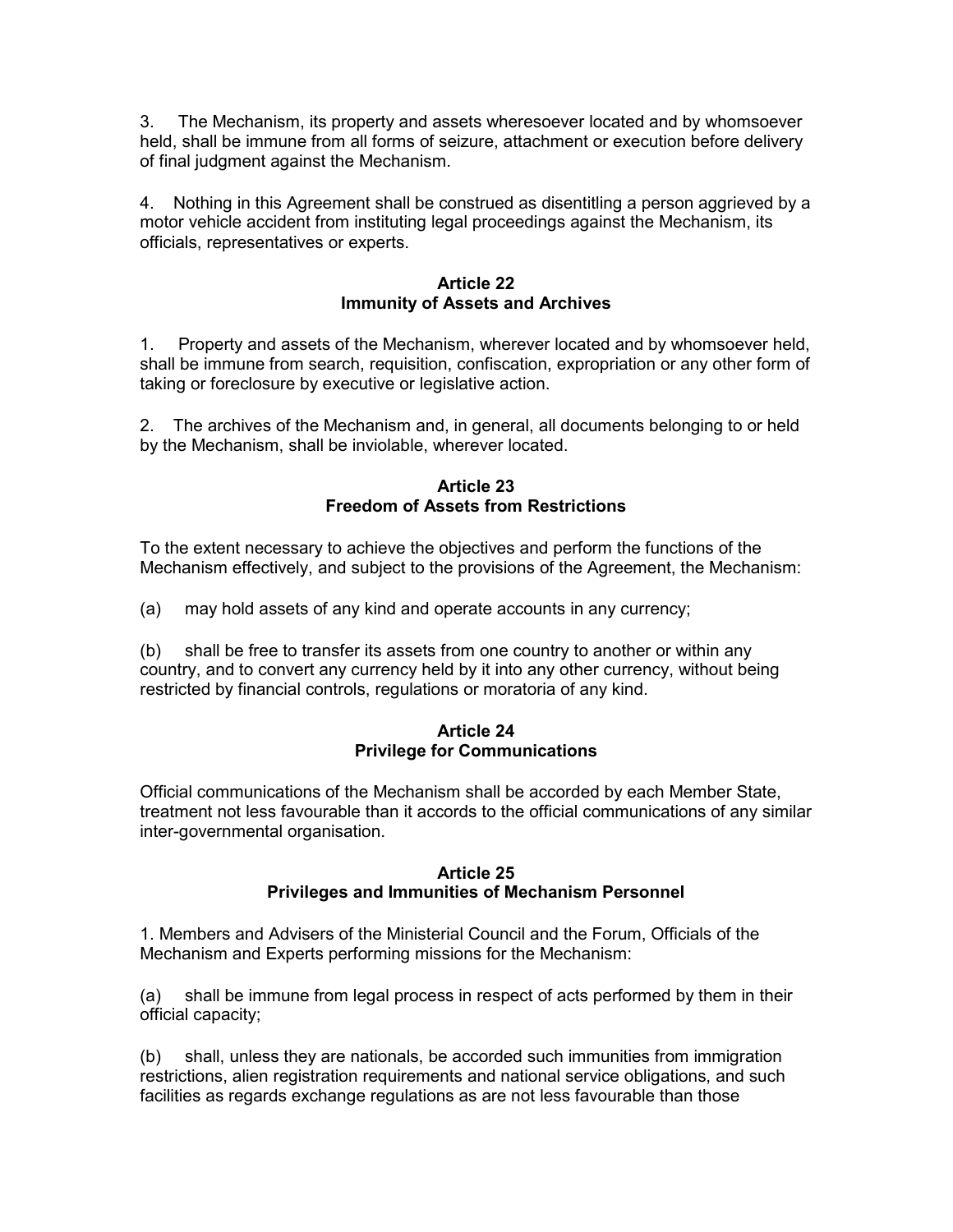accorded by Member States concerned to the representatives, officials and experts of comparable rank of any other Member State;

(c) shall be granted such repatriation facilities in time of international crisis as are not less favourable than those accorded by the Member States concerned to the representatives, officials and experts of comparable rank of any other Member State.

2. The Director shall notify Member States of the Officials and Experts to be accorded the immunities in paragraph 1.

#### Article 26 Exemption from Taxation

1. The Mechanism, its assets, property, income, operations and transactions shall be exempt from all direct taxation and from all customs duties on goods imported for its official use.

2. Notwithstanding the provisions of paragraph 1 of this Article, the Mechanism shall not claim exemption from taxes which are no more than charges for public utility services.

3. The Mechanism will not normally claim exemption from excise duties and from taxes on the sale of moveable and immoveable property which form part of the price to be paid. Nevertheless, where the Mechanism is making important purchases for official use of property on which such duties and taxes have been charged or are chargeable, Member States shall, whenever possible, make appropriate administrative arrangements for the remission or the return of the amount of duty or tax.

4. Articles imported under an exemption from customs duties as provided by paragraph 1 of this Article, or in respect of which a remission or return of duty or tax has been made under paragraph 3, shall not be sold in the territory of the Member State granting the exemption, remission or retrieve except under conditions agreed with the Member State.

5. No tax shall be levied on or in respect of salaries and emoluments paid by the Mechanism to the Directors, officials or experts performing missions for the Mechanism. However, Member States reserve the right to tax their own citizens, nationals or persons permanently resident in the territories of such Member States.

## Article 27 Waiver of Immunities, Exemptions and Privileges

1. The exemptions, immunities and privileges provided in Articles 21-27 are granted in the interest of the Mechanism. The Council may waive to such extent and upon such conditions as it may determine, the immunities, exemptions and privileges provided in the said Articles in cases where such action would, in its opinion, be appropriate in the best interest of the Mechanism.

2. The Director shall have the right and duty to waive any immunity, exemption or privilege in respect of any official or expert performing a mission for the Mechanism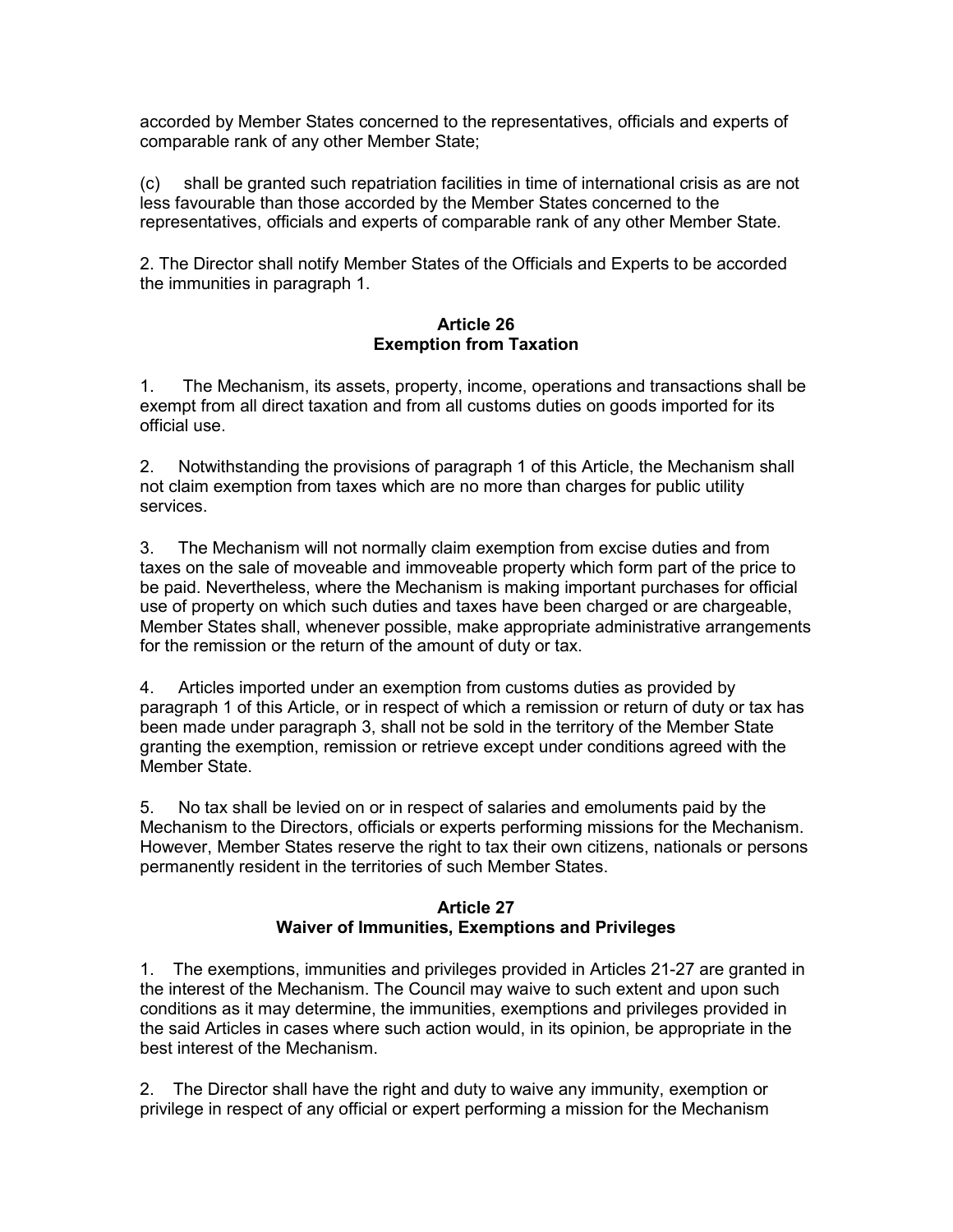where, in his opinion, the immunity, exemption or privilege would impede the course of justice and could be waived without prejudice to the interests of the Mechanism.

3. In similar circumstances and under the same conditions, the Ministerial Council shall have the right and duty to waive any immunity, exemption or privilege in respect of the Director.

## Article 28 **Implementation**

Every Member State shall take appropriate steps to make the provisions of Articles 21- 27 effective within its jurisdiction and shall inform the Mechanism promptly.

## Article 29 Questions of Interpretations and Application

1. Any question of interpretation or application of the provisions of this Agreement not otherwise expressly provided for shall be submitted to the Ministerial Council for decision.

2. In any case where the Ministerial Council has given a decision under paragraph 1 of this Article, any Member State may require that the question be referred to an arbitral tribunal whose decision shall be final. Pending the decision of the arbitral tribunal, the Mechanism, as it considers necessary, may act on the basis of the decision of the Ministerial Council.

## Article 30 Constitution of Arbitral Tribunal

1. Each Party to a dispute shall be entitled to appoint one arbitrator. The two arbitrators chosen by the parties shall be appointed within fifteen days following the decision to refer the matter to arbitration. The two arbitrators shall, within fifteen days following the date of their appointments, appoint a third arbitrator who shall be the Chairman. As far as practicable, the arbitrators shall not be nationals of any of the parties to the dispute.

2. Where either party to the dispute fails to appoint its arbitrator under paragraph 1, the Secretary-General shall appoint the arbitrator within ten days. Where the arbitrators fail to appoint a Chairman within the time prescribed, the Secretary-General shall appoint a Chairman within ten days.

3. Where more than two Member States are parties to a dispute, the parties concerned shall agree among themselves on the two arbitrators to be appointed within fifteen days following the decision to refer the matter to arbitration and the two arbitrators shall within fifteen days of their appointment appoint a third arbitrator who shall be the Chairman.

4. Where no agreement is reached under paragraph 3, the Secretary-General shall make the appointment within ten days and where the arbitrators fail to appoint a Chairman within the time prescribed the Secretary-General shall make the appointment within ten days.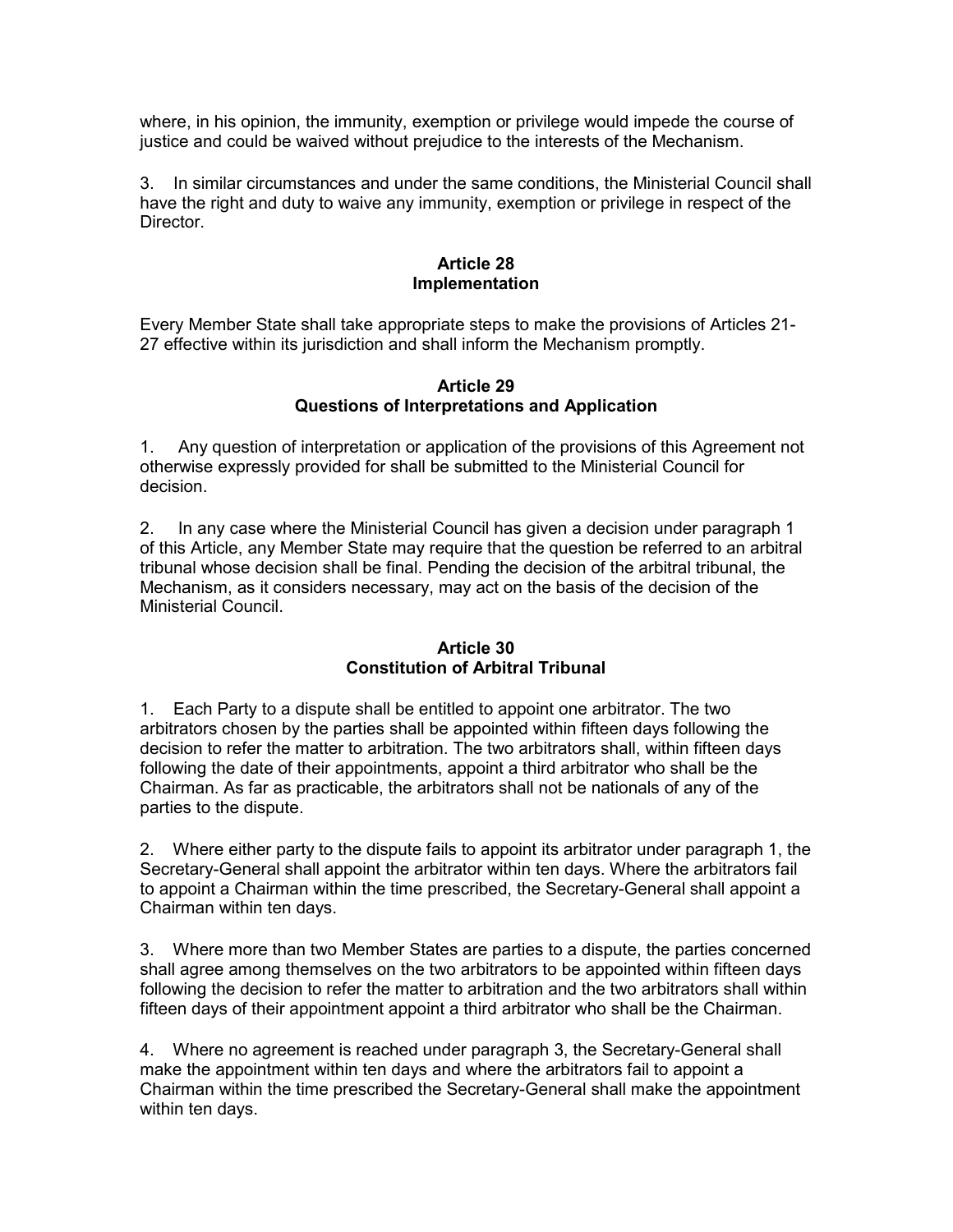5. Notwithstanding paragraphs 1, 2, 3 and 4, Parties to a dispute may refer the matter to arbitration and consent to the Secretary-General appointing a sole arbitrator who shall not be a national of a party to the dispute.

## Article 31 Rules of Procedure of Arbitral Tribunal

1. Subject to the relevant provisions of this Agreement, the Arbitral Tribunal shall establish its own rules of procedure.

2. The procedures shall assure a right to at least one hearing before the Arbitral Tribunal as well as the opportunity to provide initial and rebuttal written submissions.

3. The Arbitral Tribunal's hearings, deliberations and initial report, and all written submissions to and communications with the Arbitral Tribunal, shall be confidential.

4. The Arbitral Tribunal may invite any Member State to submit views orally or in writing.

5. The award of the Arbitral Tribunal shall be confined to the subject-matter of the dispute and shall state the reasons on which it is based.

6. Where the parties cannot agree on the interpretation or implementation of the award, either party may apply to the Arbitral Tribunal for a ruling within thirty days of the award. The term of the Arbitral Tribunal shall come to an end unless an application for a ruling has been received, in which case it shall continue for such reasonable time, not exceeding thirty days, as may be required to make the ruling.

7. Decisions of the Arbitral Tribunal shall be taken by a majority vote of its members and shall be final and binding on the Parties to the dispute.

## Article 32 Third Party Intervention

A Member State which is not a party to a dispute, on delivery of a notification to the parties to a dispute and to the Secretary-General, shall be entitled to attend all hearings and to receive written submissions of the parties to a dispute and may be permitted to make oral or written submissions to the Arbitral Tribunal.

## Article 33 Additional Information from Experts

Where proceedings have commenced, the Arbitral Tribunal may, on its own initiative or on the request of a party to the dispute, seek information and technical advice from any expert or body that it considers appropriate, provided that the parties to the dispute so agree and subject to such terms and conditions as the parties may agree.

#### Article 34 Expenses of Arbitral Tribunal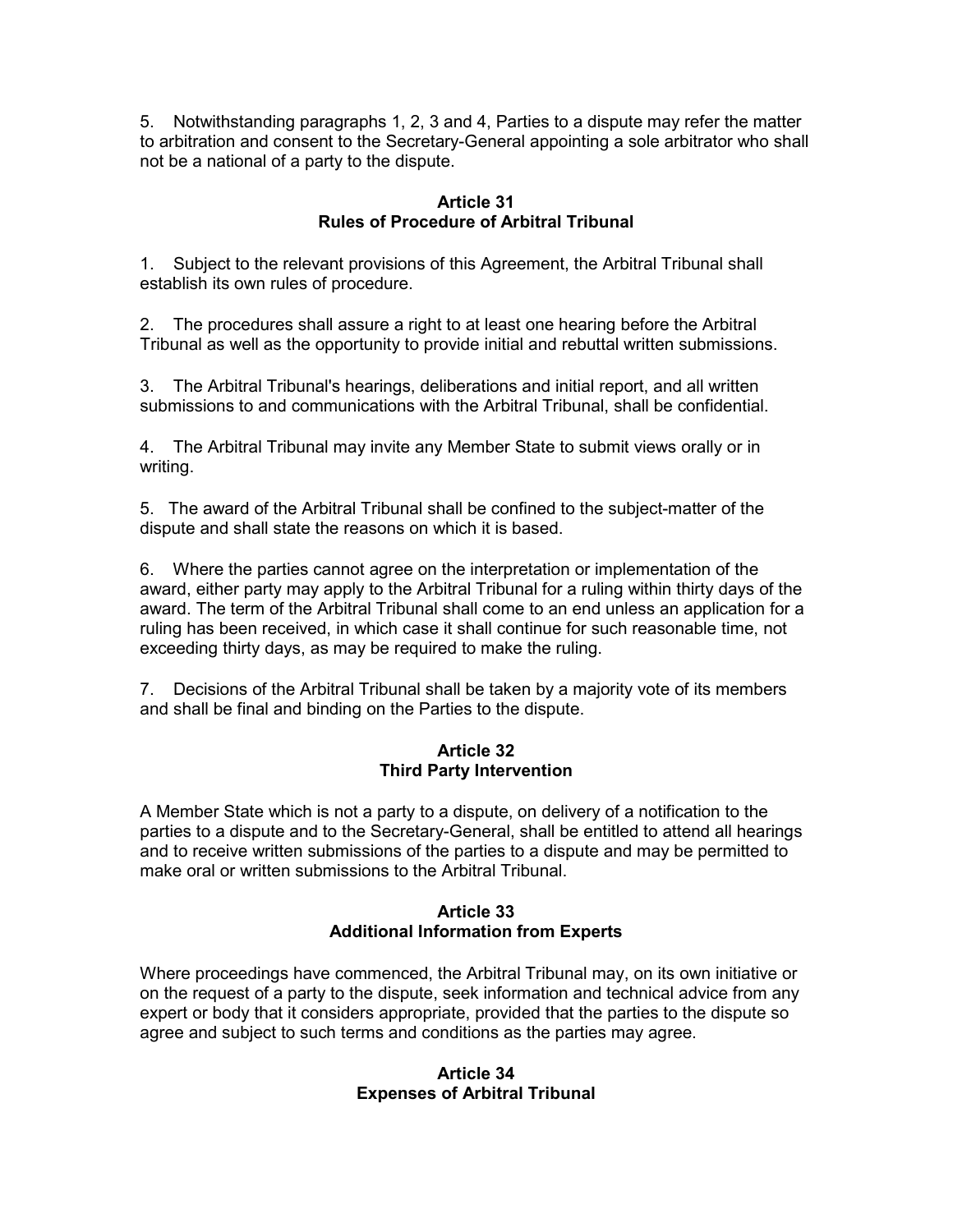1. The expenses of the Arbitral Tribunal, including the fees and subsistence allowances of arbitrators and experts engaged for the purposes of a dispute, shall be borne equally by the Member States Parties to the dispute unless the Arbitral Tribunal, taking into account the circumstances of the case, otherwise determines.

2. Where a third party intervenes in the proceedings, the party shall bear the costs associated with the intervention.

# Article 35 Entry Into Force

This Agreement shall enter into force upon the signature by any [ 7 ] of the States mentioned in paragraph 1 of Article 3.

# Article 36 Accession

1. Any country to which paragraph 1 of Article 3 applies may accede to this Agreement.

2. Instruments of Accession shall be deposited with the Secretary-General.

## Article 37 Associate Membership

1. Any State or Territory mentioned in paragraph 2 of Article 3 may, upon application to the Forum for associate membership, be admitted as an Associate Member of the Mechanism in accordance with paragraph 2 of this Article.

2. Upon an application made pursuant to paragraph 1 of this Article, the Ministerial Council shall make a determination on the application. When the determination is in the affirmative, the Ministerial Council shall determine the conditions of associate membership.

## Article 38 Registration

This Agreement and any amendments thereto shall be registered with the Secretariat of the United Nations in accordance with Article 102 of the Charter.

# Article 39 **Withdrawal**

1. A Contracting Party may withdraw from this Agreement by giving one year's notice in writing to the Depositary who shall promptly notify the other Contracting Parties accordingly and the withdrawal shall take effect one year after the date on which the notice has been received by the Depositary, unless the Contracting Party before the withdrawal becomes effective notifies the Depositary in writing of the cancellation of its notice of withdrawal.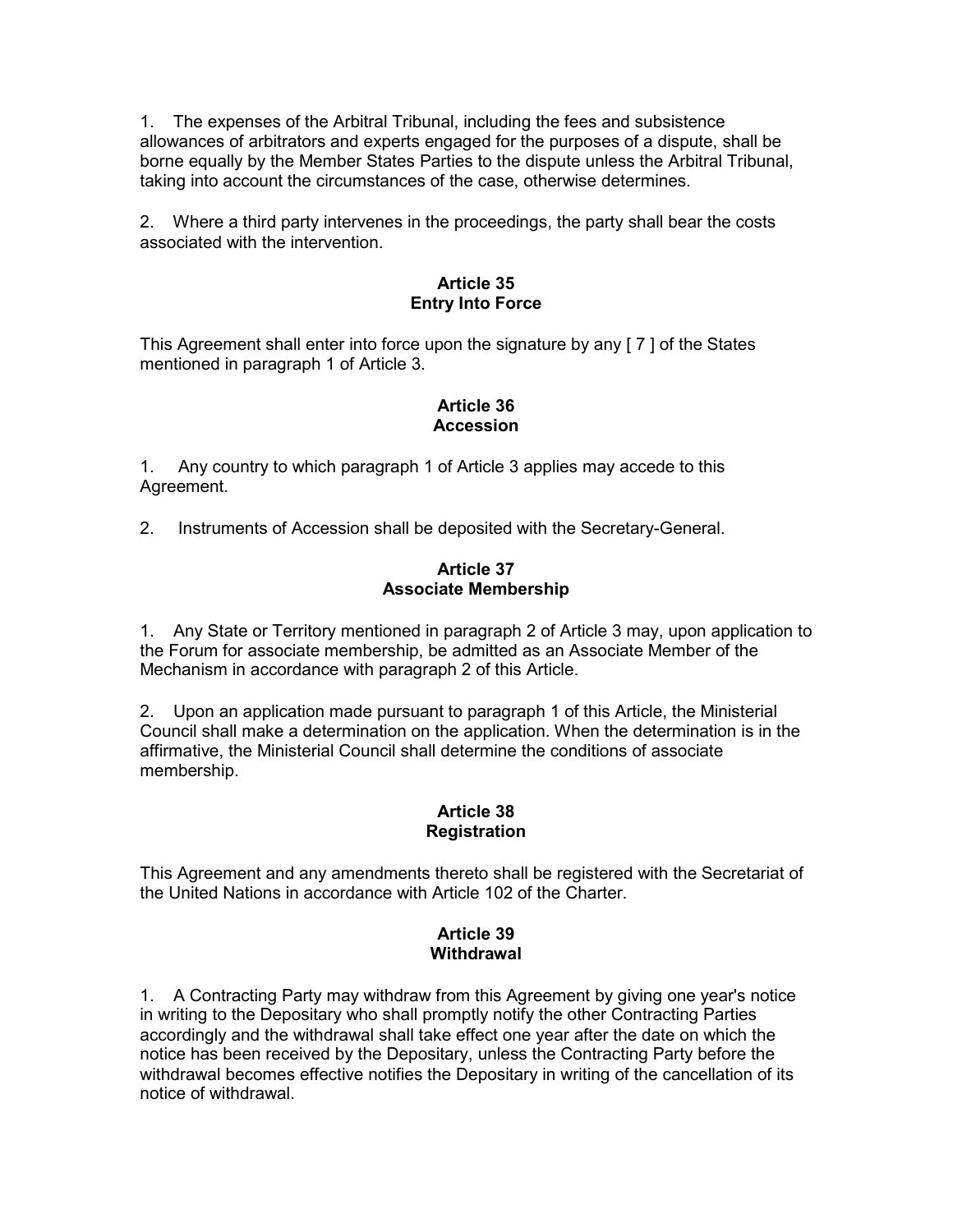2. A Contracting Party that withdraws from this Agreement undertakes to honour any financial or other obligations duly assumed as a Contracting Party; this includes any matter relating to an appeal filed before withdrawal becomes effective.

## Article 40 Implementation

The Contracting Parties shall take all necessary action, whether of a legislative, executive or administrative nature, for the purpose of giving effect to this Agreement. Such action shall be taken as expeditiously as possible, and the Director shall be informed accordingly.

IN WITNESS WHEREOF the undersigned duly authorised in that behalf by their respective Governments have executed this Agreement.

|                                                                                             | 2002.  |      |        |      |
|---------------------------------------------------------------------------------------------|--------|------|--------|------|
| Signed by<br>for the Government of Antigua and Barbuda on the day of<br>at                  |        |      | 2002   |      |
| Signed by<br>for the Government of The Bahamas on the day of<br>at                          |        | 2002 |        |      |
| Signed by<br>for the Government of Barbados on the<br>at                                    | day of | 2002 |        |      |
| Signed by<br>for the Government of Belize on the<br>at                                      | day of | 2002 |        |      |
| Signed by<br>for the Government of the Commonwealth of Dominica on the<br>at                |        |      | day of | 2002 |
| Signed by<br>for the Government of Grenada on the day of<br>at                              |        | 2002 |        |      |
| Signed by<br>for the Government of the Co-operative Republic of Guyana on the<br>2002<br>at |        |      | day of |      |